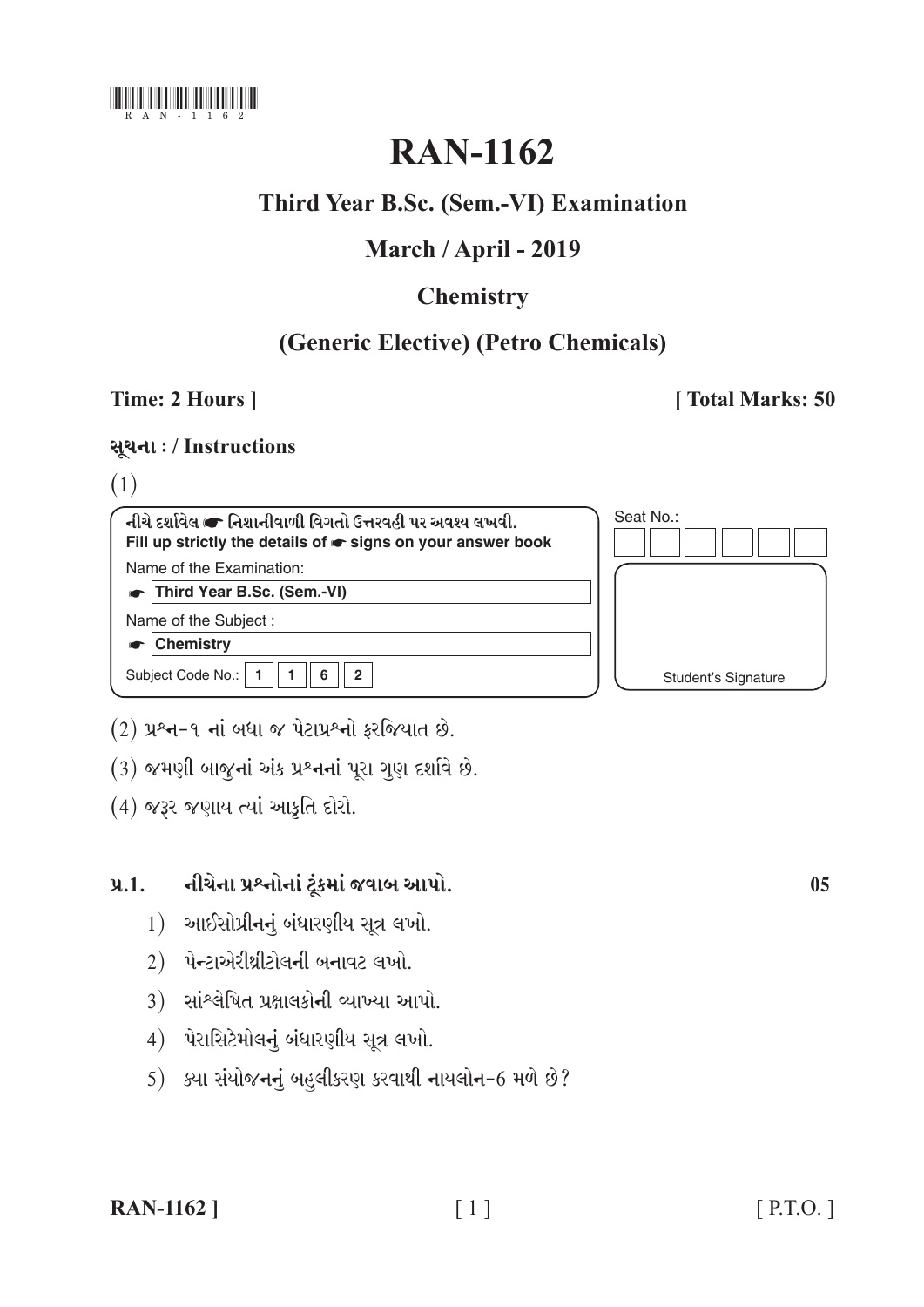#### નીચેનામાંથી કોઈપણ ત્રણનાં જવાબ લખો.  $9.2.$

- 1) પ્રોપિલીન આધારિત નીપજોનો હેવાલ આપો. આઈસોપ્રોપેનોલ બનાવવાની બે મુખ્ય પદઘતિઓ લખો
- 2) પેરા ઝાયલીનમાંથી ઓક્સિડેશન અને લ્યુમસ પધ્ધતિ વડે ટરથેલિક એસિડની બનાવટ વર્ણવો.
- 3) એકિલોનાઈટ્રાઈલ બનાવવાની સોહિયો પધ્ધતિ વર્ણવો.
- $4)$  નાયલોન 6.6 અને નાઈટોગ્લિસરીનની બનાવટ લખો.
- પ્રોપિલીન ટેટ્રામર અને બીસ ફિનોલ A ની બનાવટ અને ઉપયોગ લખો. 5)

#### નીચેનામાંથી કોઈપણ ત્રણનાં જવાબ આપો.  $9.3.$

- 1) એસિટોએસિટેનીલાઈડની ઉત્પાદન વિધિ આક્રતિસહ વર્ણવો અને ઉપયોગો લખો.
- 2) એસ્પિરીનની ઉત્પાદન વિધિ આકૃતિસહ વર્ણવો અને ઉપયોગો લખો.
- 3) મિથોક્સીક્લોર અને કેપ્ટનની બનાવટ લખો.
- $4)$  મેલાથીયોનની બનાવટ લખો.
- $5)$  ક્રાયસોડીન અને ફ્લોરેસીનની બનાવટ લખો.

#### નીચેનામાંથી કોઈપણ ત્રણનાં જવાબ લખો.  $9.4.$

- 1) ઈથેનોલ અને એસિટિલીનમાંથી બ્યુટાડાઈનની બનાવટ અને ઉપયોગ લખો.
- 2) બેન્ઝિનમાંથી એસિટેનીલાઈડ અને મિથાઈલ ઓરેન્જનું સંશ્લેષણ લખો.
- 3) ક્લોરૈમાઈન T અને નોવોકેનનું સંશ્લેષણ લખો.
- 4) મસ્ક ઝાયલીન અને મસ્ક કિટોનની બનાવટ લખો.
- $5)$  ક્યુમીનમાંથી ફિનોલની બનાવટ લખો.

15

15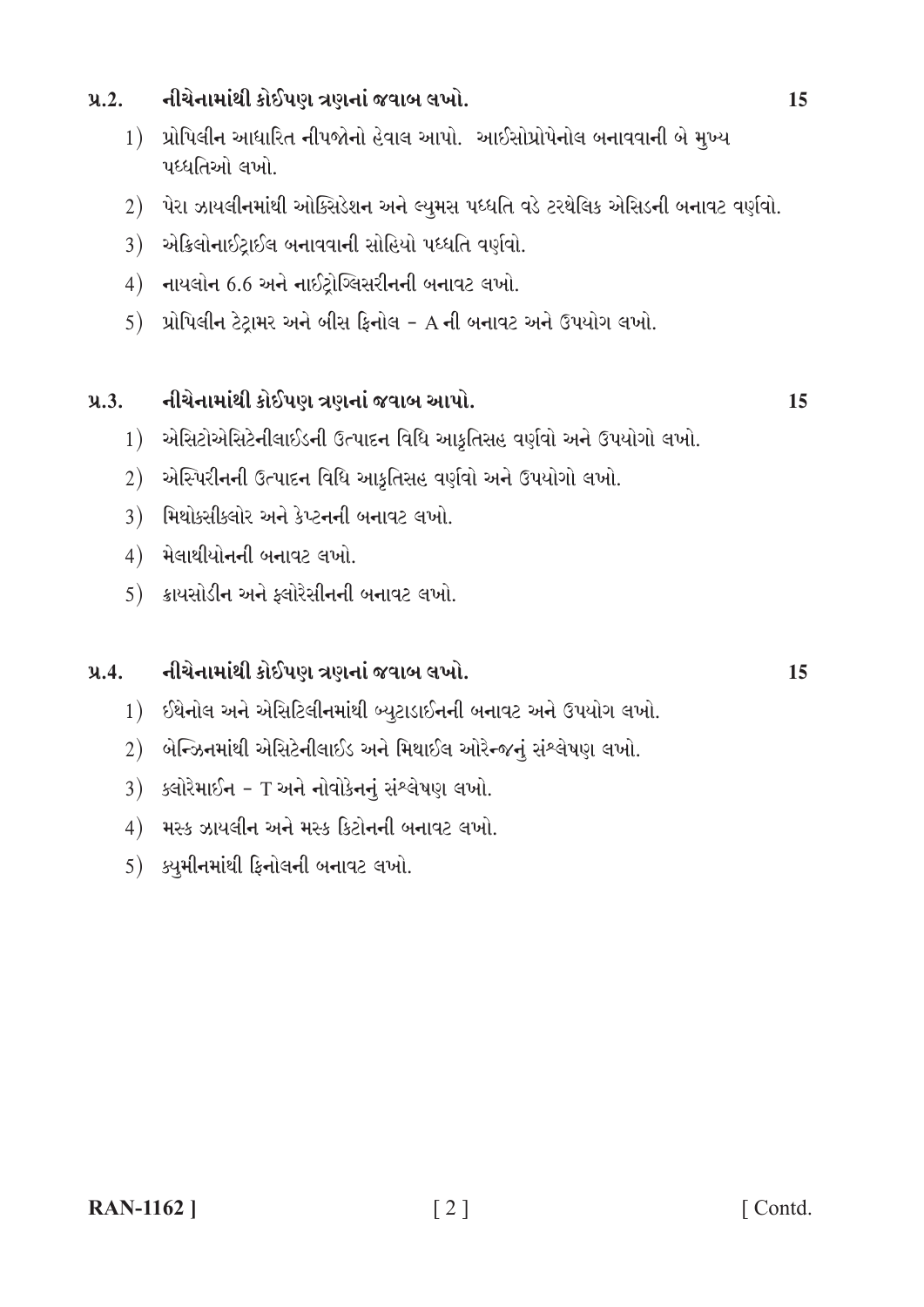### **English Version**

### **Instructions**

- 1. As per the instruction no. 1 of page no 1.
- 2. All sub-questions of question no. 1 are compulsory.
- 3. Figures to the right indicate full marks of the question.
- 4. Draw figures wherever necessary.

# **Q-l Answer the following questions in brief. (5)**

- (1) Write structural formula of isoprene.
- (2) Write synthesis of pentaerythritol.
- (3) Define synthetic detergents.
- (4) Write the structural formula of peracetamol.
- (5) Nylon-6 is obtained by polymerisation of which compound?

### **Q-2 Answer any three of the followings. (15)**

- (1) Give an account of propylene based products. Write two main methods of synthesis of isopropanol.
- (2) Describe synthesis of terphthalic acid by oxidation of para xylene and Lummus method.
- (3) Describe sohiyo process to synthesise acrylonitrile.
- (4) Write synthesis of nylon 6,6 and nitroglycerine.
- (5) Write synthesis and uses of propylene tetramer and bisphenol-A.

### **Q-3 Answer any three of the followings. (15)**

- (1) Describe synthesis of acetoacetanilide with flowchart and write uses.
- (2) Describe synthesis of aspirin with flowchart and write uses.
- (3) Write synthesis of methoxychlor and captan.
- (4) Write synthesis of melathion.
- (5) Write synthesis of crysodine and fluorescein.